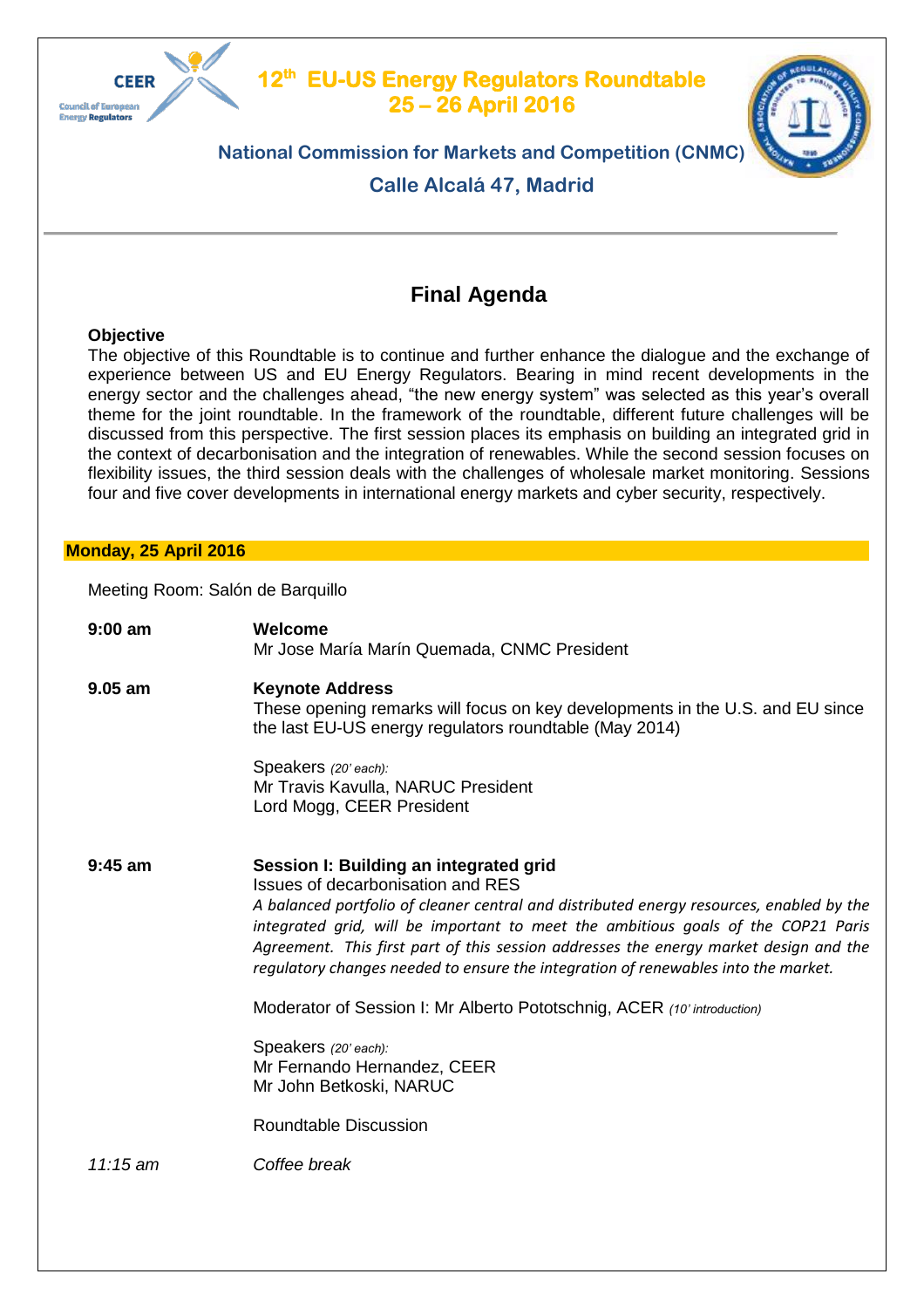| 1:45 am |  |
|---------|--|
|---------|--|

### **11:45 am Session I: Building an integrated grid (continued)**

*New technologies, both internal to power systems (PV generation, storage, etc.) and external (namely EV and ICT), reshape power systems. The current transformation is guided not only by technological developments, but also by public policies (energy and climate change, etc.); and it is built upon existing, very dynamic wholesale and retail markets. Innovative technologies are being developed that provide increased customer choice and also provide the opportunity to integrate across diverse energy systems. This integration will further the ability to meet consumer requirements for a cleaner, more reliable, affordable and sustainable energy community. This second part of this session on integrated grids will highlight research, development and demonstration needs to harness innovations essential to create a cleaner, economy-wide integrated energy world. As a full understanding of the technical possibilities and restrictions is a prerequisite for a proper re-assignment of roles in smart networks, this session addresses how to reshape power systems in order to maximize freedom, innovation and efficiency while ensuring reliability.*

Speakers *(20' each):* Mr Michael Howard, President & CEO of Electric Power Research Institute Mr Jorge Vasconcelos, Chairman of New Energy Solutions (Newes)

Roundtable Discussion

*1:00 pm Lunch* 

## **2:00 pm Session II: Encouraging flexibility**

*The move to a low carbon society increases the need for all sorts of flexibility from grid infrastructure to dispatchable generation, from balancing to wholesale electricity arrangements, and from gas market flexibility to demand-side response. This session addresses flexibility in its widest sense from definitions to system needs, solutions and tools for implementation. It includes a discussion on the US approach to short term markets for energy and ancillary services, and long term planning and procurement. Pricing of reserves, co-optimization of energy and reserve, scarcity pricing, negative prices and reducing network costs will all feature in this exchange of experiences. There will be a particular focus on distribution-level issues and incentivising Demand Side Response (costs and benefits, risks, pricing schemes, roles and responsibilities, market arrangements and aggregation).*

Moderator of Session II: Anne Hoskins, NARUC *(10' introduction)*

Speakers *(20' each):* Mr Garrett Blaney, CEER Ms Ellen Nowak, NARUC

Roundtable Discussion

3:30 pm Coffee break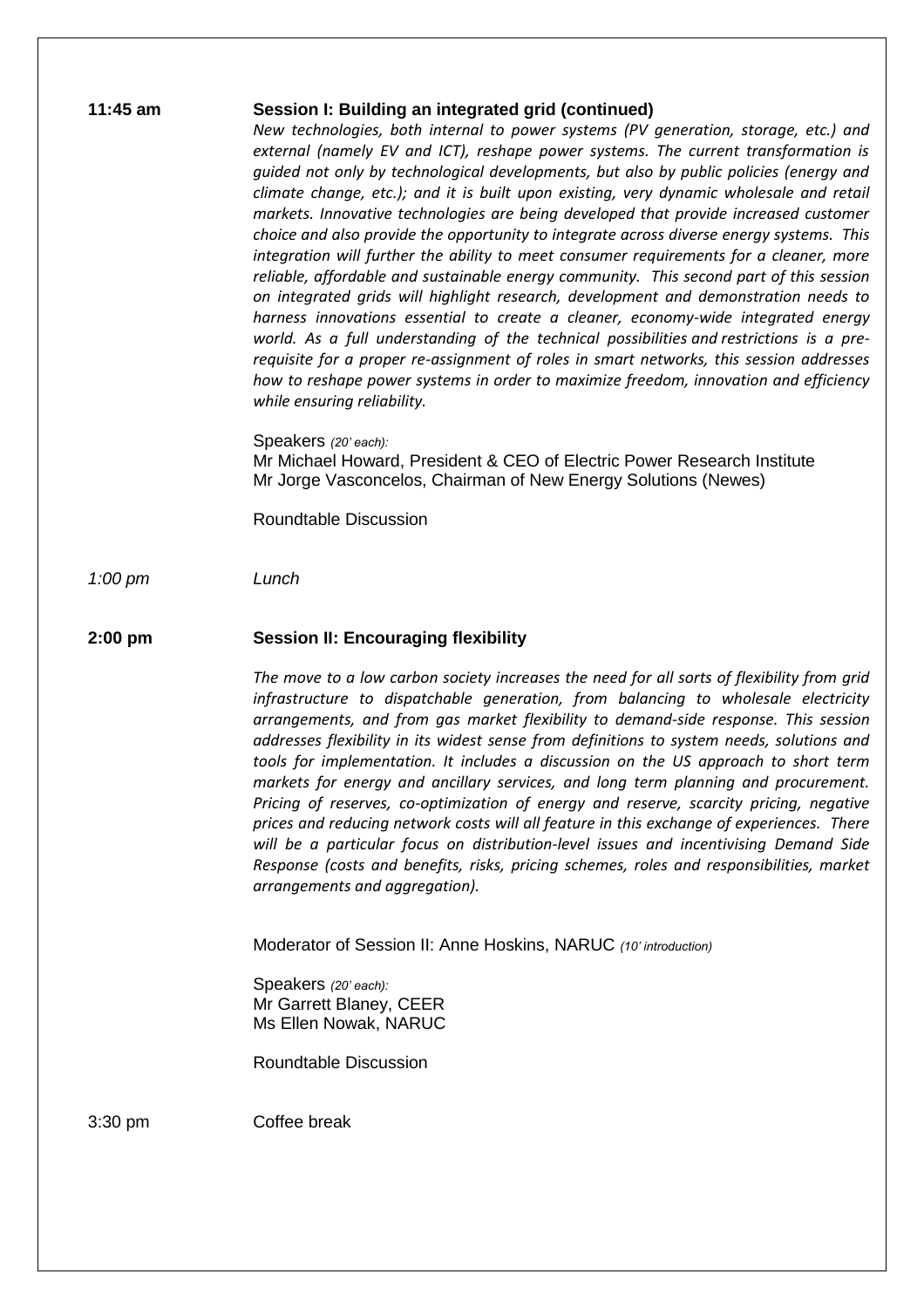| $4:00$ pm         | Session III: Monitoring wholesale energy trading<br>This session addresses the different frameworks and methodologies in the US and Europe<br>for monitoring wholesale energy markets. Europe's REMIT legislation introduces an EU-<br>wide regulatory framework for monitoring wholesale energy markets at both EU and<br>national level (by ACER and national regulators). Besides data reporting and market<br>monitoring, there will be a practical focus on sharing experiences in detecting and<br>deterring market manipulation and insider trading, challenges faced and lessons learned. |
|-------------------|---------------------------------------------------------------------------------------------------------------------------------------------------------------------------------------------------------------------------------------------------------------------------------------------------------------------------------------------------------------------------------------------------------------------------------------------------------------------------------------------------------------------------------------------------------------------------------------------------|
|                   | Moderator of Session III: Ms Annegret Groebel, CEER (10' introduction)                                                                                                                                                                                                                                                                                                                                                                                                                                                                                                                            |
|                   | Speakers (20' each):<br>Mr Volker Zuleger, ACER                                                                                                                                                                                                                                                                                                                                                                                                                                                                                                                                                   |
|                   | Mr Tony Clark, FERC                                                                                                                                                                                                                                                                                                                                                                                                                                                                                                                                                                               |
|                   | Roundtable Discussion                                                                                                                                                                                                                                                                                                                                                                                                                                                                                                                                                                             |
|                   |                                                                                                                                                                                                                                                                                                                                                                                                                                                                                                                                                                                                   |
| 5:30 pm           | Round up                                                                                                                                                                                                                                                                                                                                                                                                                                                                                                                                                                                          |
| $6:00$ pm         | City tour                                                                                                                                                                                                                                                                                                                                                                                                                                                                                                                                                                                         |
| $8:15 \text{ pm}$ | <b>Official Dinner</b>                                                                                                                                                                                                                                                                                                                                                                                                                                                                                                                                                                            |